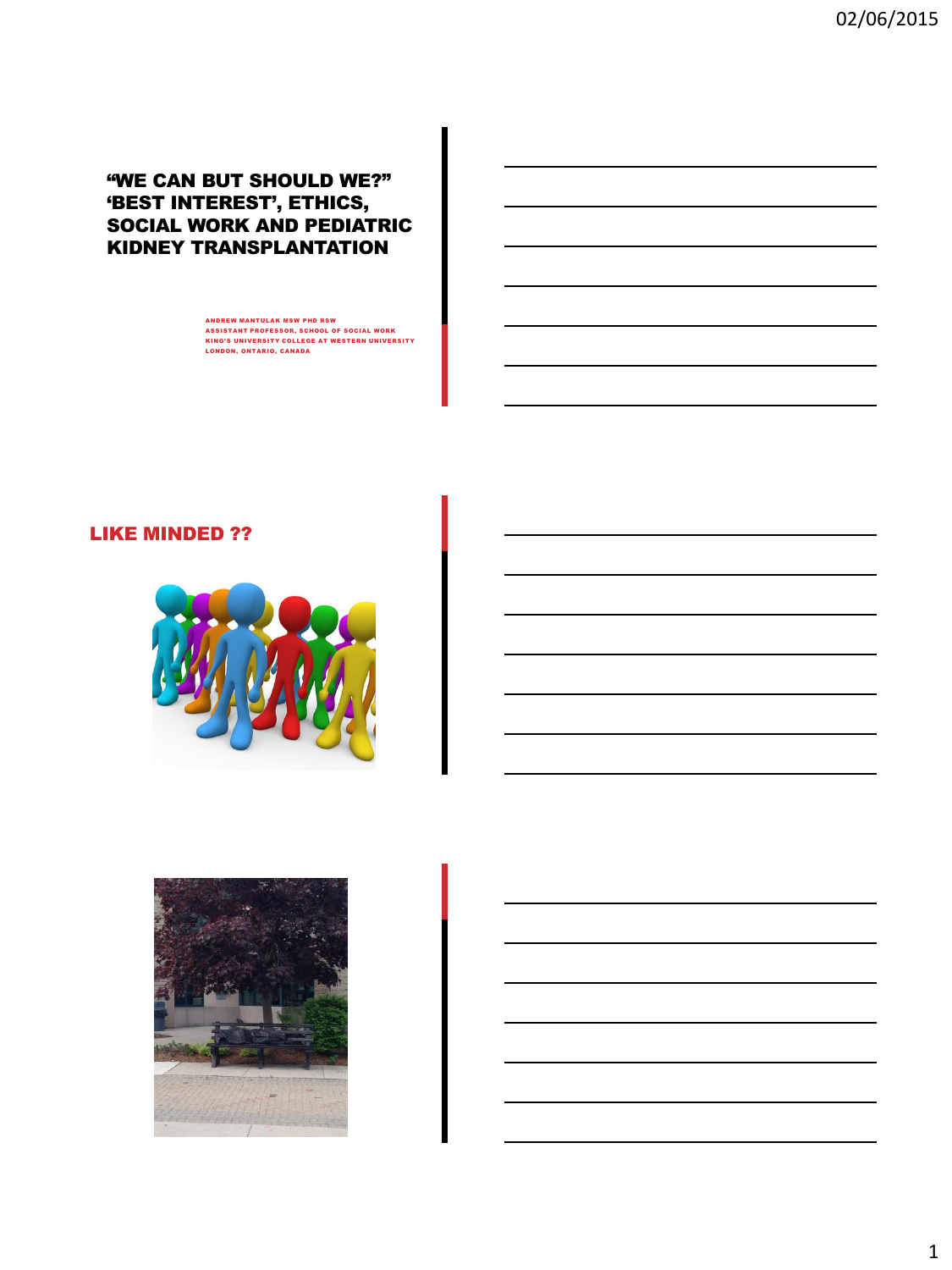

## TODAYS TALK

**Picture of Mennonite child …describe how this topic became of interest to me…from a bedside to the halls of academia. Current study of research.**

**Also talk about why it should be of interest to social workers and social service workers..**

**What is 'best interest' and how do** 

**we understand this term in our work?** 



## BEST INTEREST ?

#### **Ask yourself:**

**What does 'best interest' mean to you?** 

**How is 'best interest' used in the context of practice?** 

**What social processes are involved in determining 'best interest' for our individuals, families and communities?** 

**How does it overlap in our values of self determination and do no harm?** 

**Who ultimately decides 'best interest'?**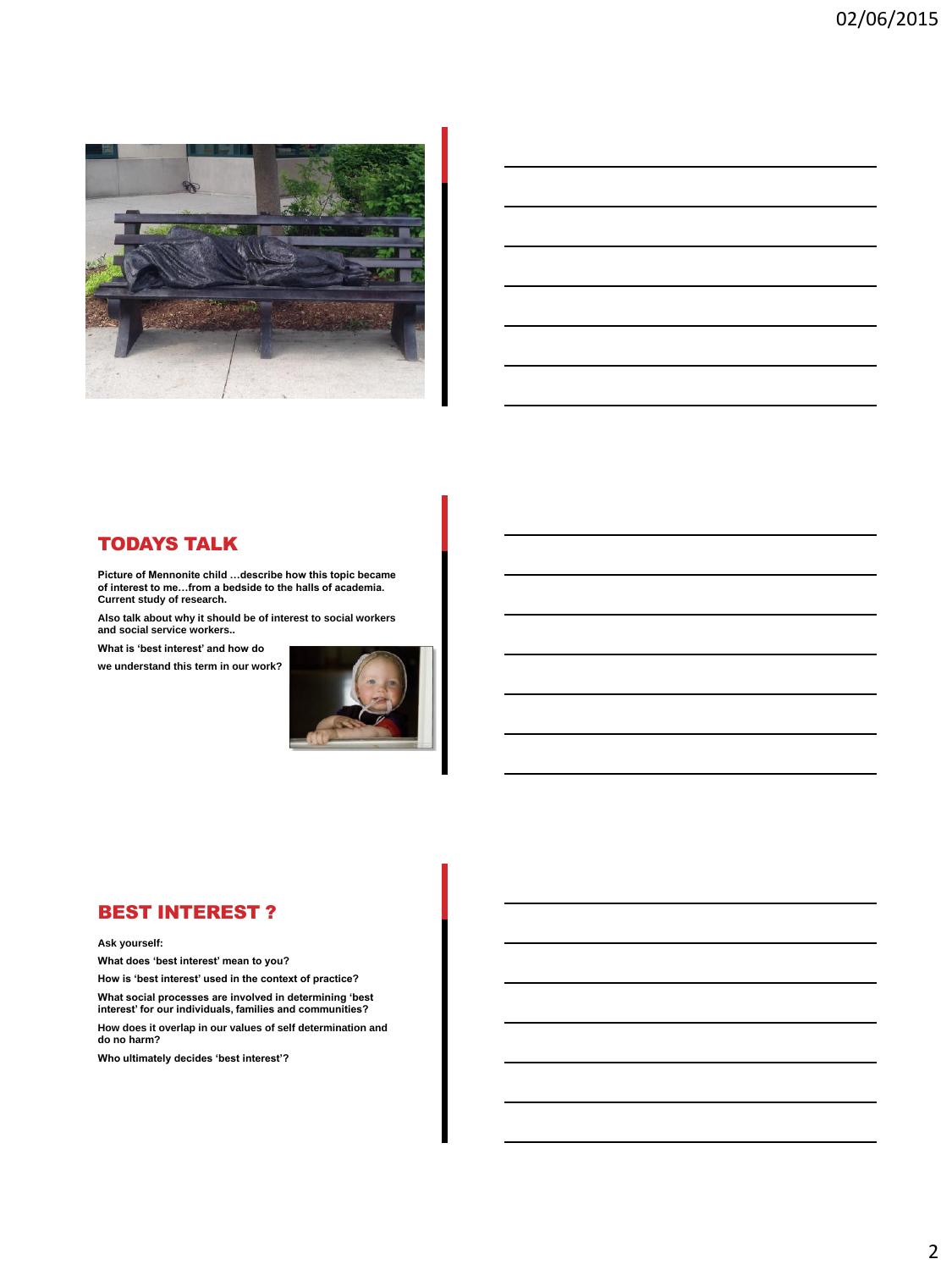#### QUICK TUTORIAL ON CHRONIC KIDNEY DISEASE (CKD) IN CHILDREN ?



**59 children on renal replacement in Canada (CORR, 2013)**

**Transplant "standard of care" in pediatric CKD( 5yr -97 %)**

**Transplant / dialysis as treatments not cures. No treatment=death**

**Dialysis therapy associated with an appreciably higher risk of death (4 times) when compared to transplant. Longer period on dialysis associated with poorer outcomes for children (NAPRTCS)**

**Regional issues (Four centres) – London patients transplanted at HSC (Toronto)**



# WHAT IS IMPORTANT TO KNOW ABOUT CKD

**Dialysis and transplantation are treatments not cures. Not if the transplant will fail but when.** 

- **Psychosocially intrusive for patient and family** • Research – even when children are doing clinically well
- parents continue to be challenged (Creemens et al, 2004) • **Resource intensive**
- **The gold standard for care in pediatric end stage renal disease.**
- **Social discourse of transplantation i.e. gift / cure.**

# THE CASE OF M



**28 week pregnant Mennonite couple presented to hospital because of abnormal prenatal ultrasound** 

**Old Order Mennonite, No OHIP, community minded, rural, Anabaptist.** 

Parents informed that kidney anomalies (bilateral renal cystic<br>dysplasia) carried poor prognosis at birth and renal replacement<br>therapy explained to them and potential complications

**Parents voiced they did not want dialysis/transplantation. Born (2004) not requiring dialysis, spent 22 days in hospital. (intubated/extubated)**

During hospitalization parents voiced again not wishing<br>dialysis/transplantation and were supported by 'team' with their<br>decision felt they were acting in her 'best interest'. M was<br>discharged home to the care of parents.

**Child continued to be followed by hospital for five years.**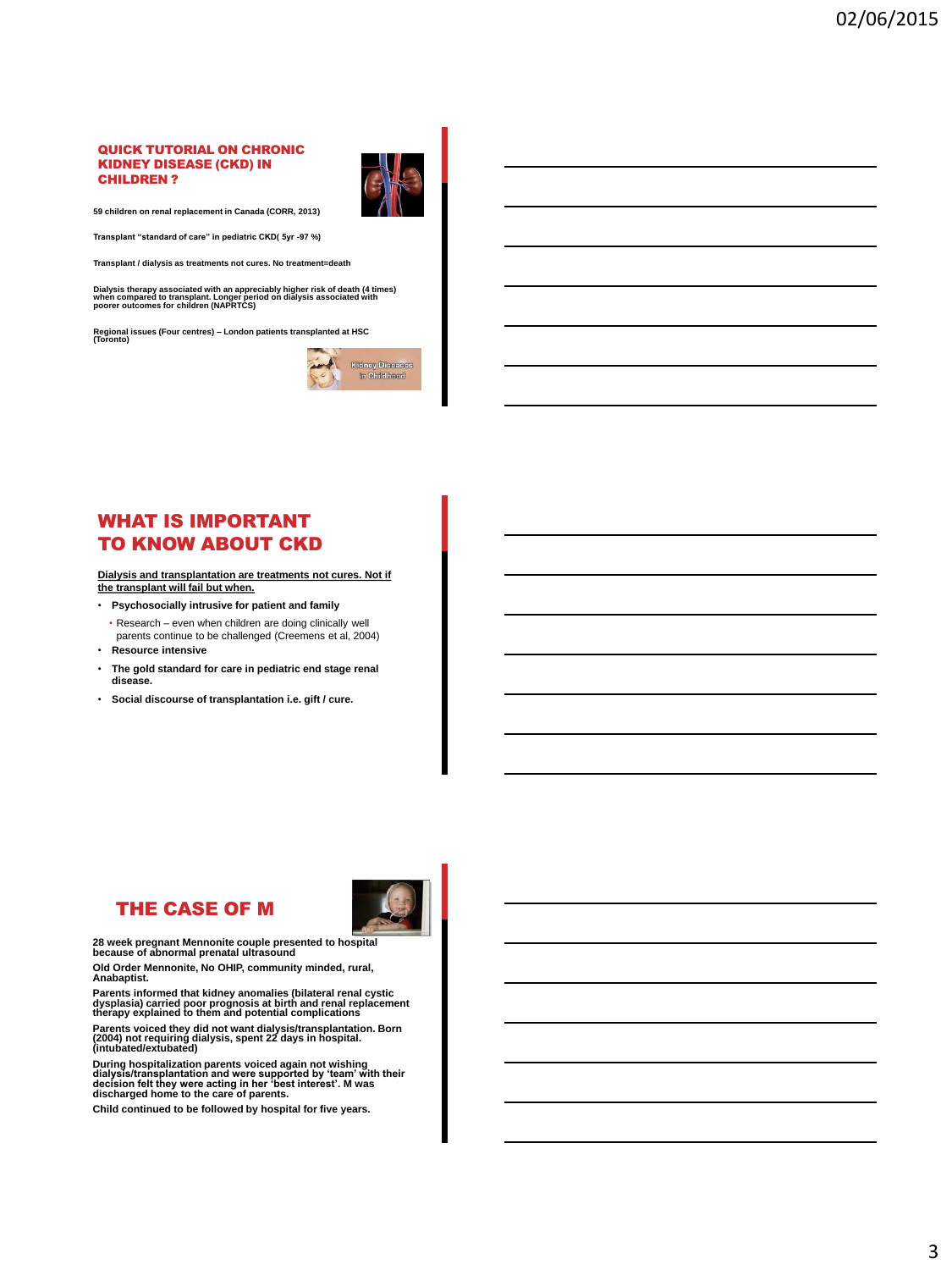## THE CASE OF BABY M

- **At age of 5 years old 'team' felt child should be listed for transplant (medical indications suggested this course of action) and dialysis if necessary. Parents refused.**
- **Cited "she could be cared for and kept reasonably comfortable at home until God saw fit to call her to her heavenly home"**
- **Children's Aid Consulted – no grounds for involvement – not a child in need of protection.**
- **Medical profession wanted to pursue 'standard of care' citing in her "best interest".**
- **Multiple meetings held of Interdisciplinary team as to how to proceed.**

# BEST INTERESTS (HCCA)

- **(2) In deciding what the incapable person's best interests are, the person who gives or refuses consent on his or her behalf shall take into consideration,**
	-
	- (a) the values and beliefs that the person knows the incapable person (a) when capable and believes he or she would still act on if capable; (b) any wishes expressed by the incapable person with respect to the subsection (
	-
	- 1. Whether the treatment is likely to,
		- i. improve the incapable person's condition or well-being,<br>iii. prevent the incapable person's condition or well-being from deteriorating, or<br>iii. reduce the extent to which, or the rate at which, the incapable person's<br>"
		-
		-
		-
		- 2. Whether the incapable person's condition or well-being is likely to improve,<br>remain the same or deteriorate without the treatment.<br>3. Whether the benefit the incapable person is expected to obtain from the treatment<br>cou

## BEST INTERESTS (HCCA) IN PAEDIATRICS?

- **(2) In deciding what the incapable person's best interests are, the person who gives or refuses consent on his or her behalf shall take into consideration,**
	- (a) the values and beliefs that the person knows the incapable person held<br>when capable and believes he or-she would still act on if capable;<br>(b) any wishes expressed by the incapable person with respect to the<br>treatment t
	-
	- (c) the following factors: 1. Whether the treatment is likely to,
		- - i. improve the incapable person's condition or well-being,<br>ii. prevent the incapable person's condition or well-being from deteriorating, or<br>iii. reduce the extent to which, or the rate at which, the incapable person's<br>con
		-
		- 2. Whether the incapable person's condition or well-being is likely to improve, remain the same or deteriorate without the treatment.
		- 3. Whether the benefit the incapable person is expected to obtain from the treatment outweighs the risk of harm to him or her.
		- 4. Whether a less restrictive or less intrusive treatment would be as beneficial as the treatment that is proposed. 1996, c. 2, Sched. A, s. 21 (2).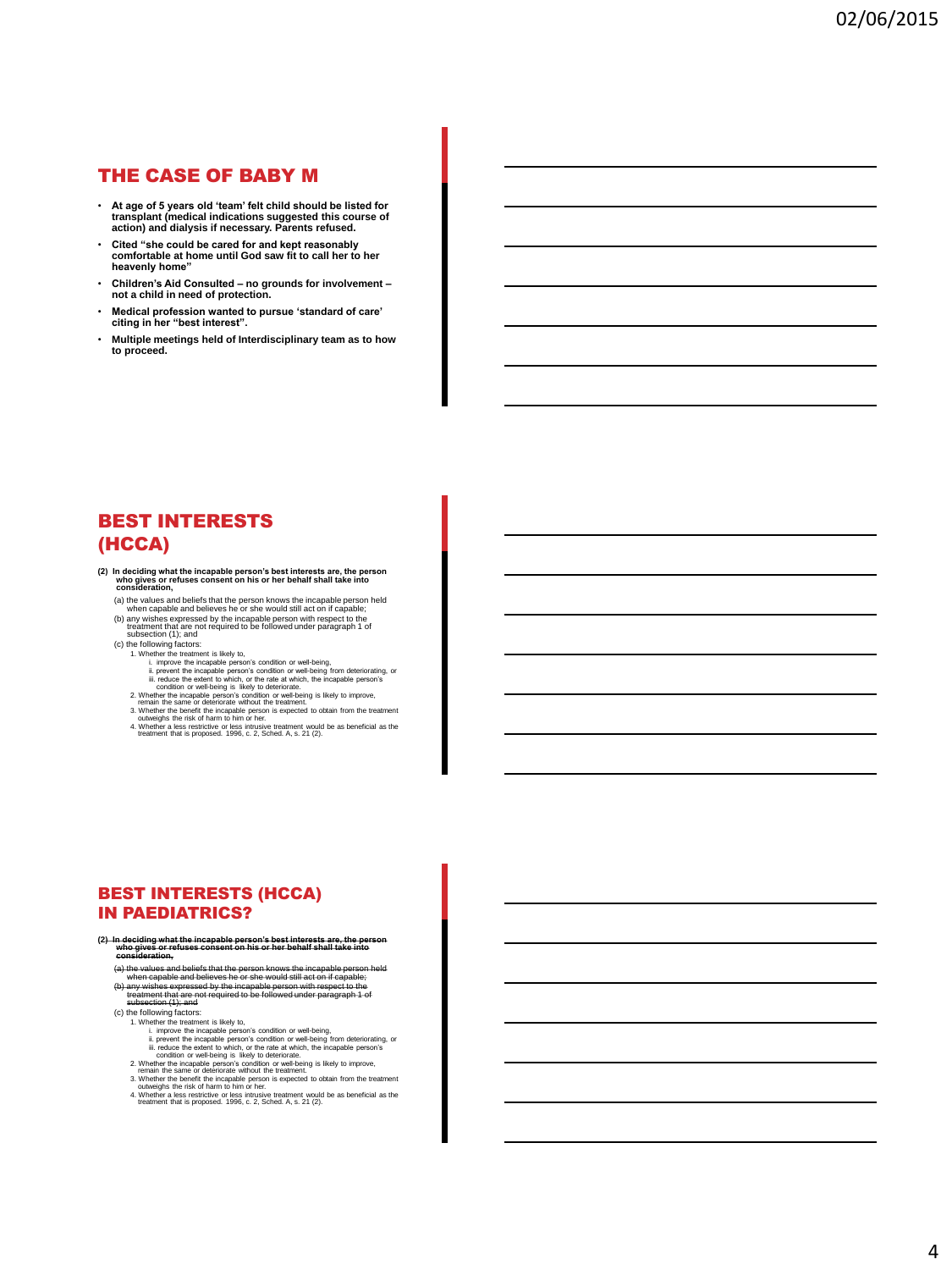# **Parents/Family:**

**Quality of Life of M Best Interests of M Faith/Spirituality Financial costs (community)**



## **Team:**

**Quality of life/ death Best Interests Medical/ Legal Standard of Care**



### THE INVISIBLE TENSION

**Family Centered** 



#### FOR SOCIAL WORK AND SOCIAL SERVICE **WORKERS**

- **Self Determination?**
- **Advocate**
- **Do no harm ?**
- **Quality of life based on experiences of other families?**
- **In whose best interest?**
- **Professional / Personal / Legal / Ethical?**
- **Role as a member of the interdisciplinary team? (Context of Practice)**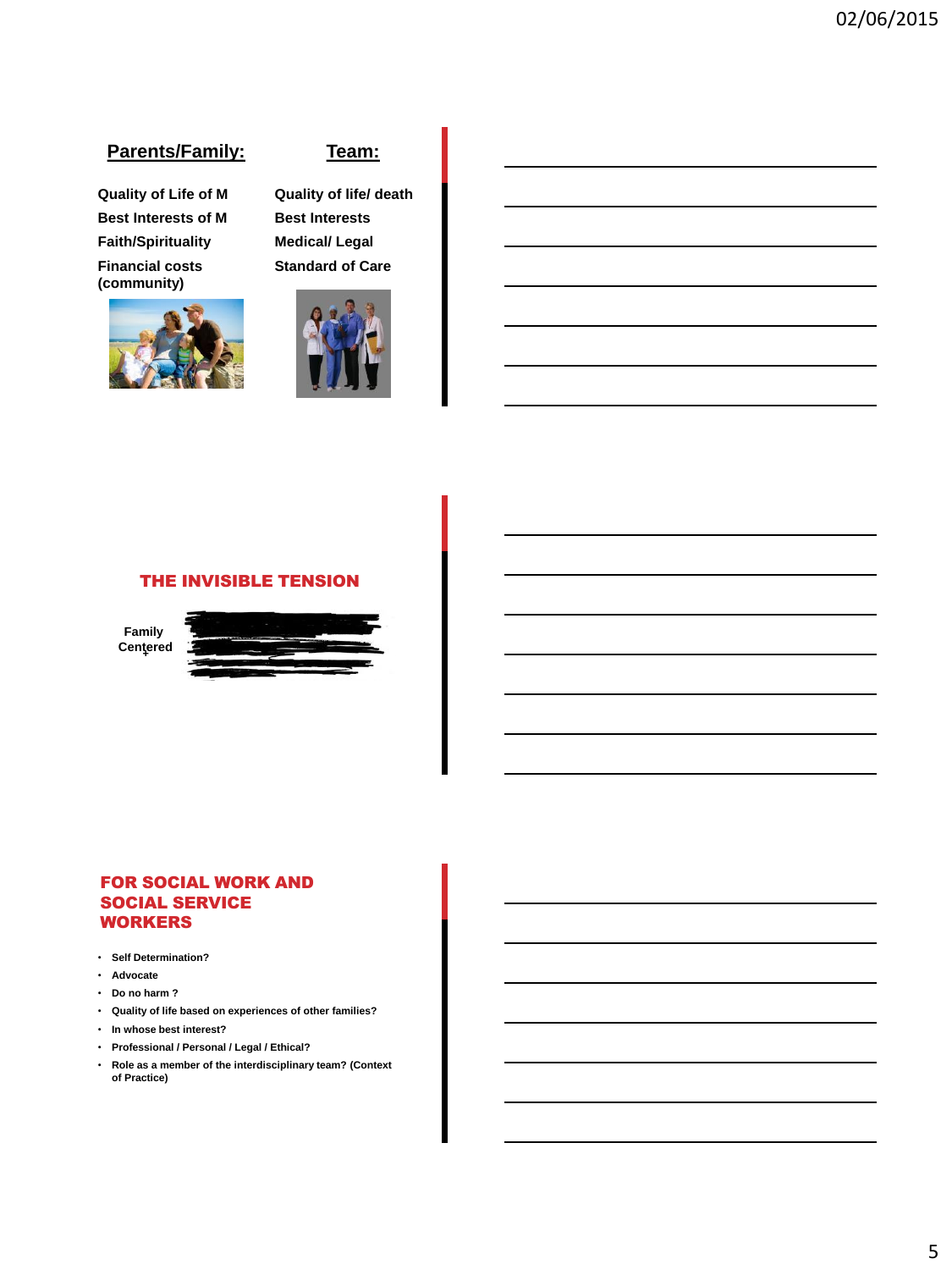# WHY IS INTERDISCIPLINARY **COMMON GROUND SO DIFFICULT?**

**Individual/family self determination Societal views on the death of kill then Medical/Legal issues i.e., Child & Family Services Act** Scientific knowledge version when we have a set of the set of the set of the set of the set of the set of the set of the set of the set of the set of the set of the set of the set of the set of the set of the set of the se **Le., ' best interest' ; 'quality Competing discourse: Power of professionals**



# SO…

- **1. Is transplant in M's best interests?**
- **2. Should you make an application to the Consent and Capacity Board?**
- **3. Do you need to know the answer to #1. in order to answer #2.?**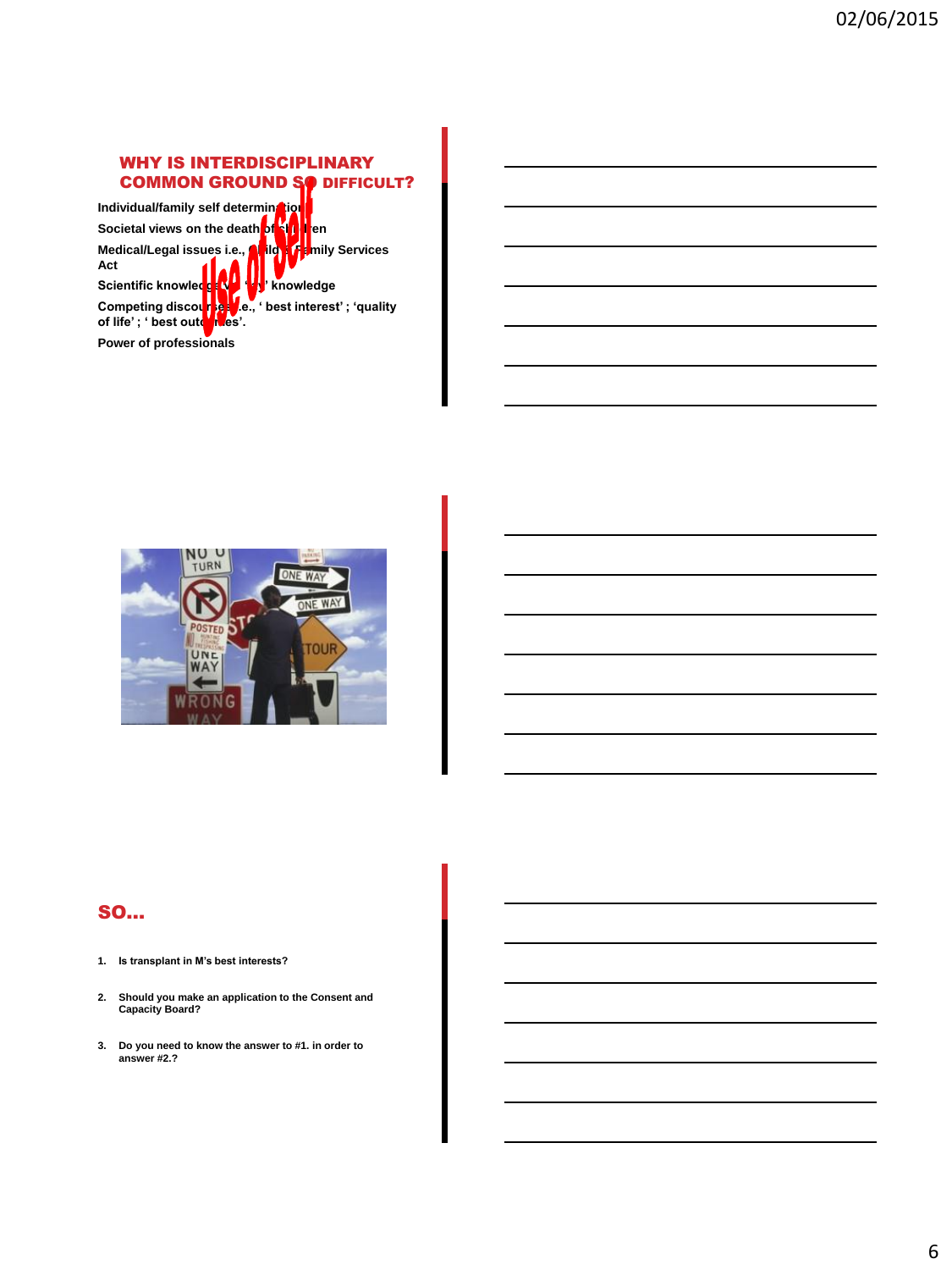# CASE OF M



**Parents refused option of dialysis and transplantation**

**Case referred to the Consent/Capacity Board**

**Board ruled family was not acting in her "best interest". Family ordered to consent to move forward with therapy (Transplant / dialysis)** 

**Received Living related kidney.**

#### WHAT HAS THIS CASE TAUGHT ME ?

- **Be aware of our power and privilege as professionals and its presence in everything we do.**
- **The need to be vigilant in our role as advocates for our patients and families within the system.**
- **Use of Self: how our values, beliefs, judgments impact our work and to be champions of a reflective approach to practice.**
- **Reflect on notions of Family/Patient Centered care and ensure ideals and values of this approach do not get lost in the business of health care.**

# CASE UPDATE FIVE YEARS LATER

**Interviewed mom, dad, paternal grandfather**

**M is "doing well" five years post transplant (two minor episodes of rejection effectively medically managed)**

**Would not do anything different – based on faith - "complete surrender to the will of God"**

**Aware of the 'inherent power differences among marginalized communities – power of their own community as it relates to relationship with mainstream health".**

**My own journey as social worker/researcher/oppressor?**